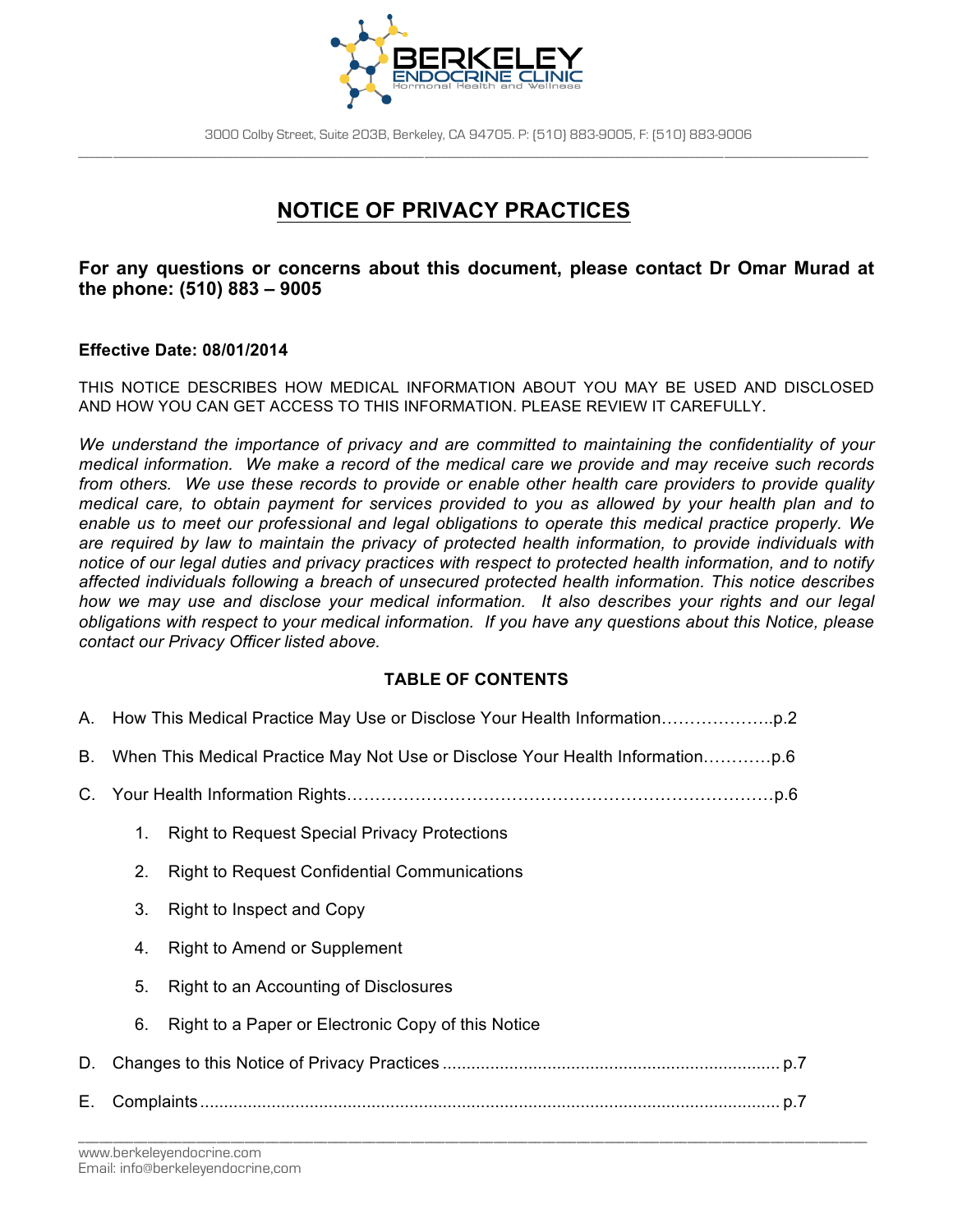

### **A. How This Medical Practice May Use or Disclose Your Health Information**

The medical record is the property of this medical practice, but the information in the medical record belongs to you. The law permits us to use or disclose your health information for the following purposes:

- 1. Treatment. We use medical information about you to provide your medical care. We disclose medical information to our employees and others who are involved in providing the care you need. For example, we may share your medical information with other physicians or other health care providers who will provide services that we do not provide or we may share this information with a pharmacist who needs it to dispense a prescription to you, or a laboratory that performs a test. We may also disclose medical information to members of your family or others who can help you when you are sick or injured, or following your death.
- 2. Payment. We use and disclose medical information about you to obtain payment for the services we provide. For example, we give your health plan the information it requires for payment. We may also disclose information to other health care providers to assist them in obtaining payment for services they have provided to you.
- 3. Health Care Operations. We may use and disclose medical information about you to operate this medical practice. For example, we may use and disclose this information to review and improve the quality of care we provide, or the competence and qualifications of our professional staff. Or we may use and disclose this information to get your health plan to authorize services or referrals. We may also use and disclose this information as necessary for medical reviews, legal services and audits, including fraud and abuse detection and compliance programs and business planning and management. We may also share your medical information with our "business associates," such as our billing service, that perform administrative services for us. We have a written contract with each of these business associates that contains terms requiring them and their subcontractors to protect the confidentiality and security of your medical information. Although federal law does not protect health information which is disclosed to someone other than another healthcare provider, health plan, healthcare clearinghouse or one of their business associates, California law prohibits all recipients of healthcare information from further disclosing it except as specifically required or permitted by law. We may also share your information with other health care providers, health care clearinghouses or health plans that have a relationship with you, when they request this information to help them with their quality assessment and improvement activities, their patient-safety activities, their population-based efforts to improve health or reduce health care costs, protocol development, case management or care coordination activities, their review of competence, qualifications and performance of health care professionals, their training programs, their accreditation, certification or licensing activities, their activities related to contracts of health insurance or health benefits, or their health care fraud and abuse detection and compliance efforts.
- 4. Appointment Reminders. We may use and disclose medical information to contact and remind you about appointments. If you are not home, we may leave this information on your answering machine or in a message left with the person answering the phone.
- 5. Sign-in Sheet. We may use and disclose medical information about you by having you sign in when you arrive at our office. We may also call out your name when we are ready to see you.
- 6. Notification and Communication with Family. We may disclose your health information to notify or assist in notifying a family member, your personal representative or another person responsible for your care about your location, your general condition or, unless you had instructed us otherwise, in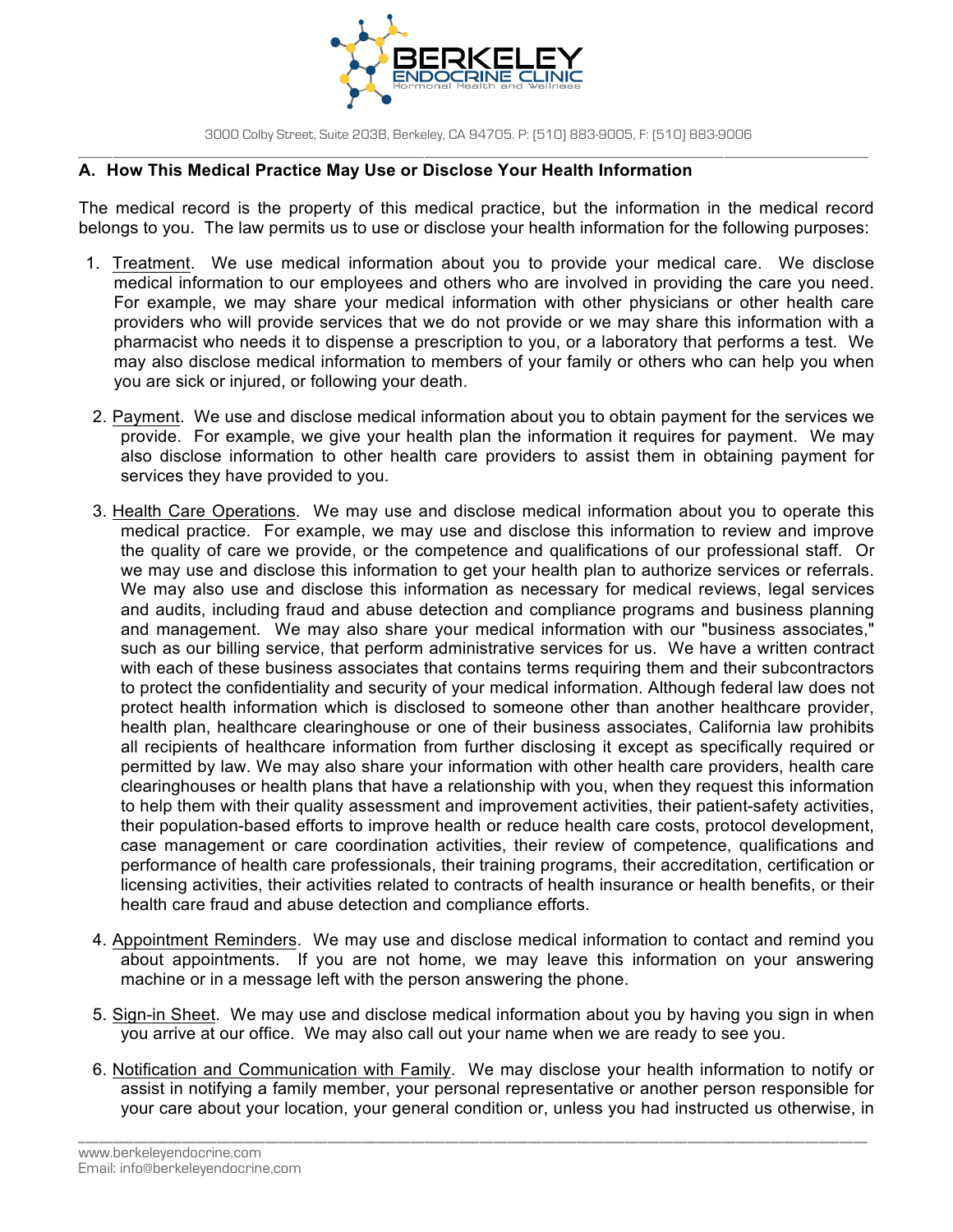

the event of your death. In the event of a disaster, we may disclose information to a relief organization so that they may coordinate these notification efforts. We may also disclose information to someone who is involved with your care or helps pay for your care. If you are able and available to agree or object, we will give you the opportunity to object prior to making these disclosures, although we may disclose this information in a disaster even over your objection if we believe it is necessary to respond to the emergency circumstances. If you are unable or unavailable to agree or object, our health professionals will use their best judgment in communication with your family and others.

- 7. Marketing. Provided we do not receive any payment for making these communications, we may contact you to encourage you to purchase or use products or services related to your treatment, case management or care coordination, or to direct or recommend other treatments, therapies, health care providers or settings of care that may be of interest to you. We may similarly describe products or services provided by this practice and tell you which health plans we participate in., We may receive financial compensation to talk with you face-to-face, to provide you with small promotional gifts, or to cover our cost of reminding you to take and refill your medication or otherwise communicate about a drug or biologic that is currently prescribed for you, but only if you either: (1) have a chronic and seriously debilitating or life-threatening condition and the communication is made to educate or advise you about treatment options and otherwise maintain adherence to a prescribed course of treatment, or (2) you are a current health plan enrollee and the communication is limited to the availability of more cost-effective pharmaceuticals. If we make these communications while you have a chronic and seriously debilitating or life-threatening condition, we will provide notice of the following in at least 14-point type: (1) the fact and source of the remuneration; and (2) your right to opt-out of future remunerated communications by calling the communicator's toll-free number. We will not otherwise use or disclose your medical information for marketing purposes or accept any payment for other marketing communications without your prior written authorization. The authorization will disclose whether we receive any financial compensation for any marketing activity you authorize, and we will stop any future marketing activity to the extent you revoke that authorization.
- 8. Sale of Health Information. We will not sell your health information without your prior written authorization. The authorization will disclose that we will receive compensation for your health information if you authorize us to sell it, and we will stop any future sales of your information to the extent that you revoke that authorization.
- 9. Required by Law. As required by law, we will use and disclose your health information, but we will limit our use or disclosure to the relevant requirements of the law. When the law requires us to report abuse, neglect or domestic violence, or respond to judicial or administrative proceedings, or to law enforcement officials, we will further comply with the requirement set forth below concerning those activities.
- 10. Public Health. We may, and are sometimes required by law, to disclose your health information to public health authorities for purposes related to: preventing or controlling disease, injury or disability; reporting child, elder or dependent adult abuse or neglect; reporting domestic violence; reporting to the Food and Drug Administration problems with products and reactions to medications; and reporting disease or infection exposure. When we report suspected elder or dependent adult abuse or domestic violence, we will inform you or your personal representative promptly unless in our best professional judgment, we believe the notification would place you at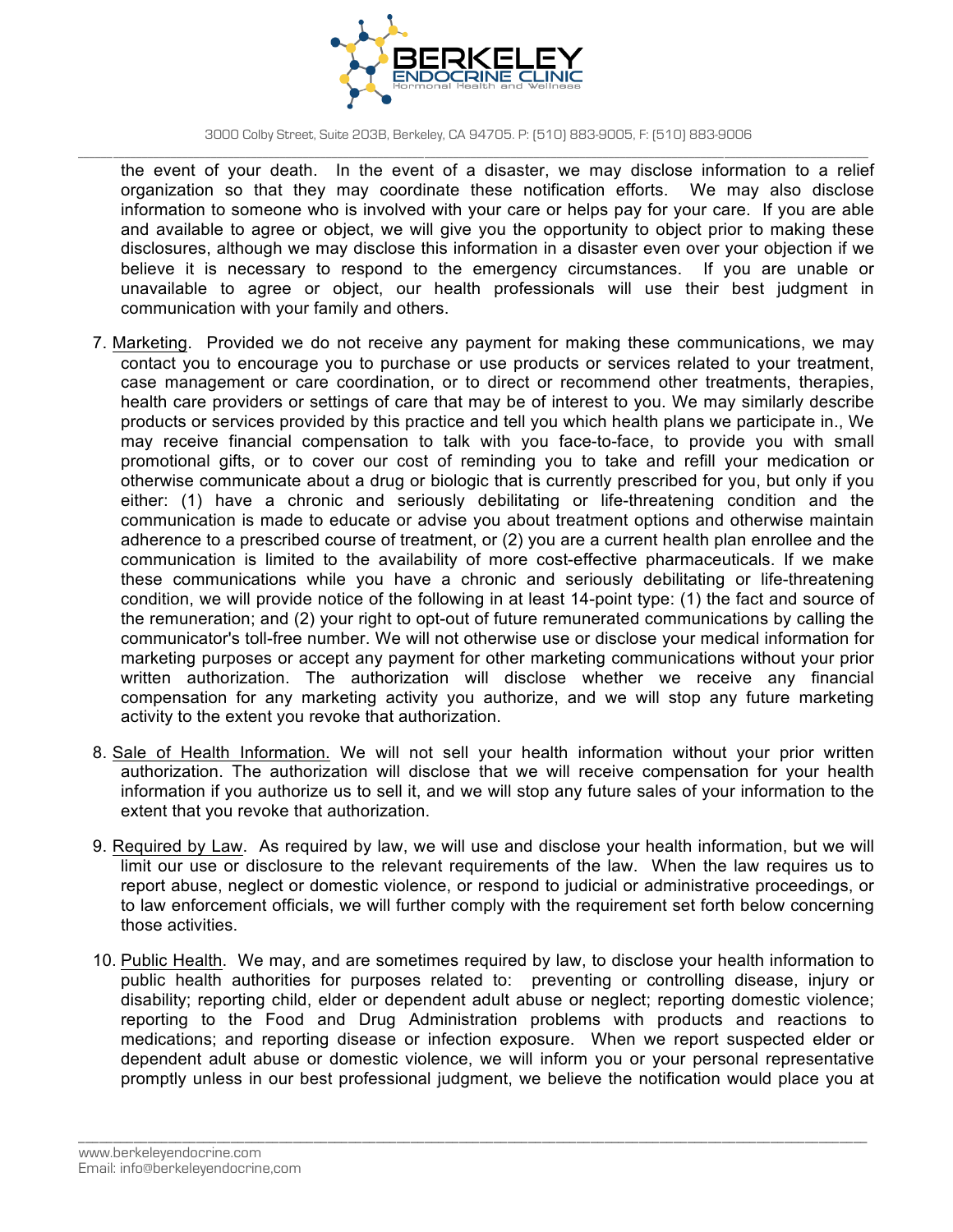

risk of serious harm or would require informing a personal representative we believe is responsible for the abuse or harm.

- 11. Health Oversight Activities. We may, and are sometimes required by law, to disclose your health information to health oversight agencies during the course of audits, investigations, inspections, licensure and other proceedings, subject to the limitations imposed by federal and California law.
- 12. Judicial and Administrative Proceedings. We may, and are sometimes required by law, to disclose your health information in the course of any administrative or judicial proceeding to the extent expressly authorized by a court or administrative order. We may also disclose information about you in response to a subpoena, discovery request or other lawful process if reasonable efforts have been made to notify you of the request and you have not objected, or if your objections have been resolved by a court or administrative order.
- 13. Law Enforcement. We may, and are sometimes required by law, to disclose your health information to a law enforcement official for purposes such as identifying of locating a suspect, fugitive, material witness or missing person, complying with a court order, warrant, grand jury subpoena and other law enforcement purposes.
- 14. Coroners. We may, and are often required by law, to disclose your health information to coroners in connection with their investigations of deaths.
- 15. Organ or Tissue Donation. We may disclose your health information to organizations involved in procuring, banking or transplanting organs and tissues.
- 16. Public Safety. We may, and are sometimes required by law, to disclose your health information to appropriate persons in order to prevent or lessen a serious and imminent threat to the health or safety of a particular person or the general public.
- 17. Proof of Immunization. We will disclose proof of immunization to a school where the law requires the school to have such information prior to admitting a student if you have agree to the disclosure on behalf of yourself or your dependent.
- 18. Specialized Government Functions. We may disclose your health information for military or national security purposes or to correctional institutions or law enforcement officers that have you in their lawful custody.
- 19. Worker's Compensation. We may disclose your health information as necessary to comply with worker's compensation laws. For example, to the extent your care is covered by workers' compensation, we will make periodic reports to your employer about your condition. We are also required by law to report cases of occupational injury or occupational illness to the employer or workers' compensation insurer.
- 20. Change of Ownership. In the event that this medical practice is sold or merged with another organization, your health information/record will become the property of the new owner, although you will maintain the right to request that copies of your health information be transferred to another physician or medical group.
- 21. Breach Notification. In the case of a breach of unsecured protected health information, we will notify you as required by law. If you have provided us with a current email address, we may use email to communicate information related to the breach. In some circumstances our business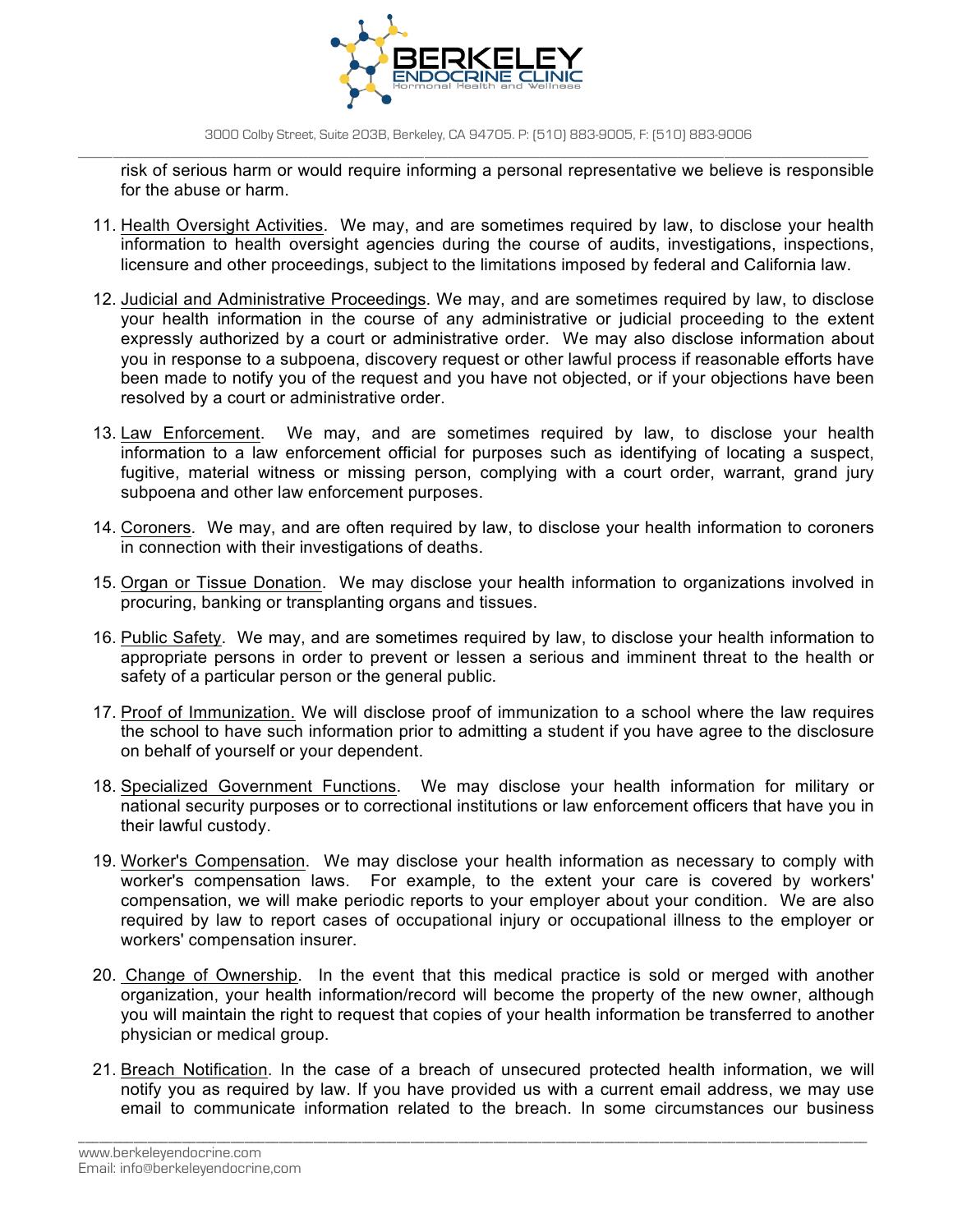

3000 Colby Street, Suite 203B, Berkeley, CA 94705. P: (510) 883-9005, F: (510) 883-9006

\_\_\_\_\_\_\_\_\_\_\_\_\_\_\_\_\_\_\_\_\_\_\_\_\_\_\_\_\_\_\_\_\_\_\_\_\_\_\_\_\_\_\_\_\_\_\_\_\_\_\_\_\_\_\_\_\_\_\_\_\_\_\_\_\_\_\_\_\_\_\_\_\_\_\_\_\_\_\_\_\_\_\_\_\_\_\_\_\_\_\_\_\_\_\_\_\_\_\_\_\_\_\_\_\_\_\_\_\_\_\_\_\_\_\_\_\_\_\_\_\_\_\_\_\_\_\_\_\_\_\_\_\_\_\_\_\_ associate may provide the notification. We may also provide notification by other methods as appropriate. [Note: Only use email notification if you are certain it will not contain PHI and it will not disclose inappropriate information. For example if your email address is "digestivediseaseassociates.com" an email sent with this address could, if intercepted, identify the patient and their condition.]

*[Add the following three activities, or any of the three, if the organization engages or intends to engage in these activities.]*

- 22. Psychotherapy Notes. We will not use or disclose your psychotherapy notes without your prior written authorization except for the following: (1) your treatment, (2) for training our staff, students and other trainees, (3) to defend ourselves if you sue us or bring some other legal proceeding, (4) if the law requires us to disclose the information to you or the Secretary of HHS or for some other reason, (5) in response to health oversight activities concerning your psychotherapist, (6) to avert a serious threat to health or safety, or (7) to the coroner or medical examiner after you die. To the extent you revoke an authorization to use or disclose your psychotherapy notes, we will stop using or disclosing these notes.
- 23. Research. We may disclose your health information to researchers conducting research with respect to which your written authorization is not required as approved by an Institutional Review Board or privacy board, in compliance with governing law.
- 24. Fundraising. We may use or disclose your demographic information, the dates that you received treatment, the department of service, your treating physician, outcome information and health insurance status in order to contact you for our fundraising activities. If you do not want to receive these materials, notify the Privacy Officer listed at the top of this Notice of Privacy Practices and we will stop any further fundraising communications. Similarly, you should notify the Privacy Officer if you decide you want to start receiving these solicitations again.

## **B. When This Medical Practice May Not Use or Disclose Your Health Information**

Except as described in this Notice of Privacy Practices, this medical practice will, consistent with its legal obligations, not use or disclose health information which identifies you without your written authorization. If you do authorize this medical practice to use or disclose your health information for another purpose, you may revoke your authorization in writing at any time.

#### **C. Your Health Information Rights**

- 1. Right to Request Special Privacy Protections. You have the right to request restrictions on certain uses and disclosures of your health information by a written request specifying what information you want to limit, and what limitations on our use or disclosure of that information you wish to have imposed. If you tell us not to disclose information to your commercial health plan concerning health care items or services for which you paid for in full out-of-pocket, we will abide by your request, unless we must disclose the information for treatment or legal reasons. We reserve the right to accept or reject any other request, and will notify you of our decision.
- 2. Right to Request Confidential Communications. You have the right to request that you receive your health information in a specific way or at a specific location. For example, you may ask that we send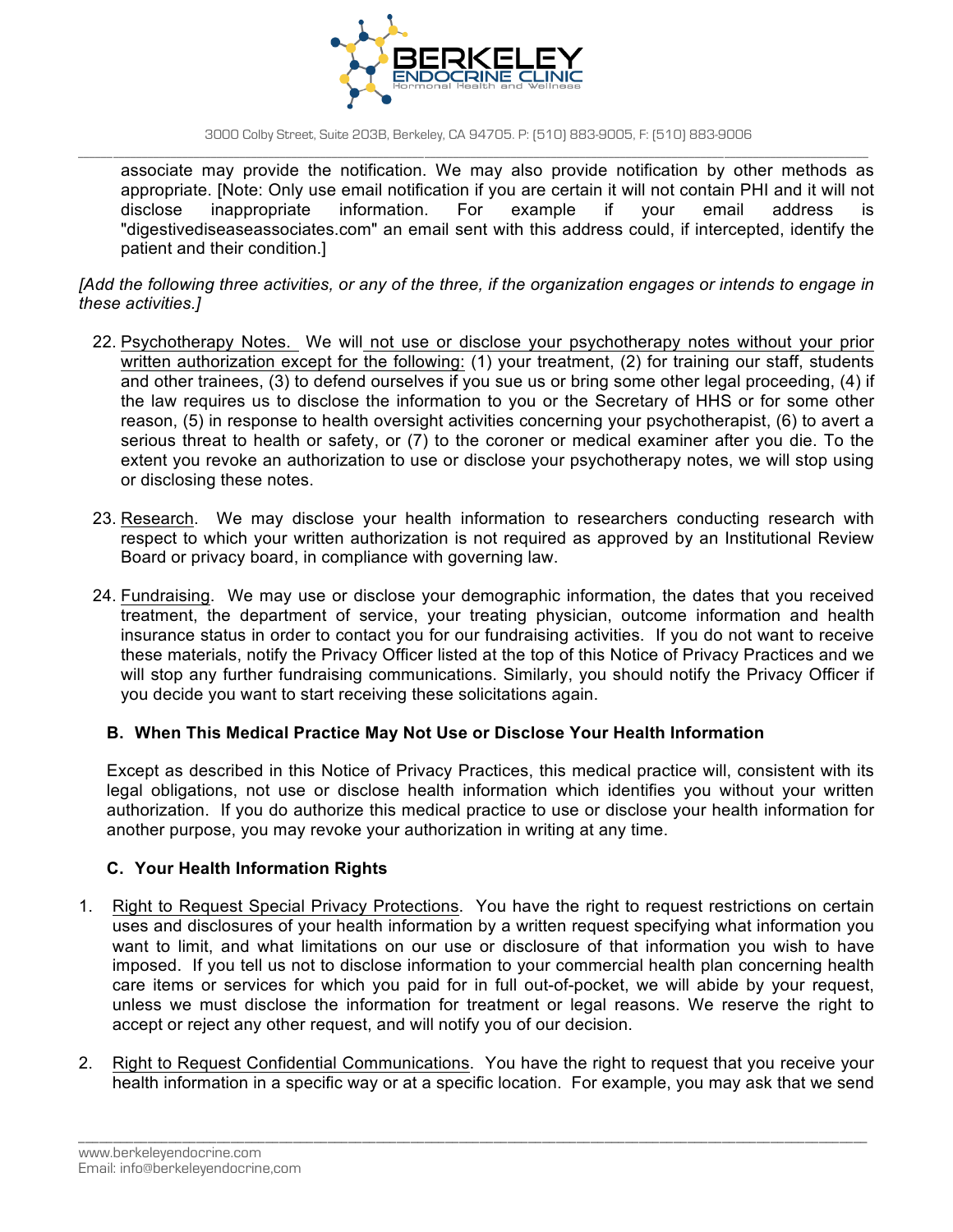

information to a particular email account or to your work address. We will comply with all reasonable requests submitted in writing which specify how or where you wish to receive these communications.

- 3. Right to Inspect and Copy. You have the right to inspect and copy your health information, with limited exceptions. To access your medical information, you must submit a written request detailing what information you want access to, whether you want to inspect it or get a copy of it, and if you want a copy, your preferred form and format. We will provide copies in your requested form and format if it is readily producible, or we will provide you with an alternative format you find acceptable, or if we can't agree and we maintain the record in an electronic format, your choice of a readable electronic or hardcopy format. We will also send a copy to any other person you designate in writing. We will charge a reasonable fee which covers our costs for labor, supplies, postage, and if requested and agreed to in advance, the cost of preparing an explanation or summary, as allowed by federal and California law. We may deny your request under limited circumstances. If we deny your request to access your child's records or the records of an incapacitated adult you are representing because we believe allowing access would be reasonably likely to cause substantial harm to the patient, you will have a right to appeal our decision. If we deny your request to access your psychotherapy notes, you will have the right to have them transferred to another mental health professional.
- 4. Right to Amend or Supplement. You have a right to request that we amend your health information that you believe is incorrect or incomplete. You must make a request to amend in writing, and include the reasons you believe the information is inaccurate or incomplete. We are not required to change your health information, and will provide you with information about this medical practice's denial and how you can disagree with the denial. We may deny your request if we do not have the information, if we did not create the information (unless the person or entity that created the information is no longer available to make the amendment), if you would not be permitted to inspect or copy the information at issue, or if the information is accurate and complete as is. If we deny your request, you may submit a written statement of your disagreement with that decision, and we may, in turn, prepare a written rebuttal. You also have the right to request that we add to your record a statement of up to 250 words concerning anything in the record you believe to be incomplete or incorrect. All information related to any request to amend or supplement will be maintained and disclosed in conjunction with any subsequent disclosure of the disputed information.
- 5. Right to an Accounting of Disclosures. You have a right to receive an accounting of disclosures of your health information made by this medical practice, except that this medical practice does not have to account for the disclosures provided to you or pursuant to your written authorization, or as described in paragraphs 1 (treatment), 2 (payment), 3 (health care operations), 6 (notification and communication with family) and 18 (specialized government functions) of Section A of this Notice of Privacy Practices or disclosures for purposes of research or public health which exclude direct patient identifiers, or which are incident to a use or disclosure otherwise permitted or authorized by law, or the disclosures to a health oversight agency or law enforcement official to the extent this medical practice has received notice from that agency or official that providing this accounting would be reasonably likely to impede their activities.
- 6. You have a right to notice of our legal duties and privacy practices with respect to your health information, including a right to a paper copy of this Notice of Privacy Practices, even if you have previously requested its receipt by e-mail.